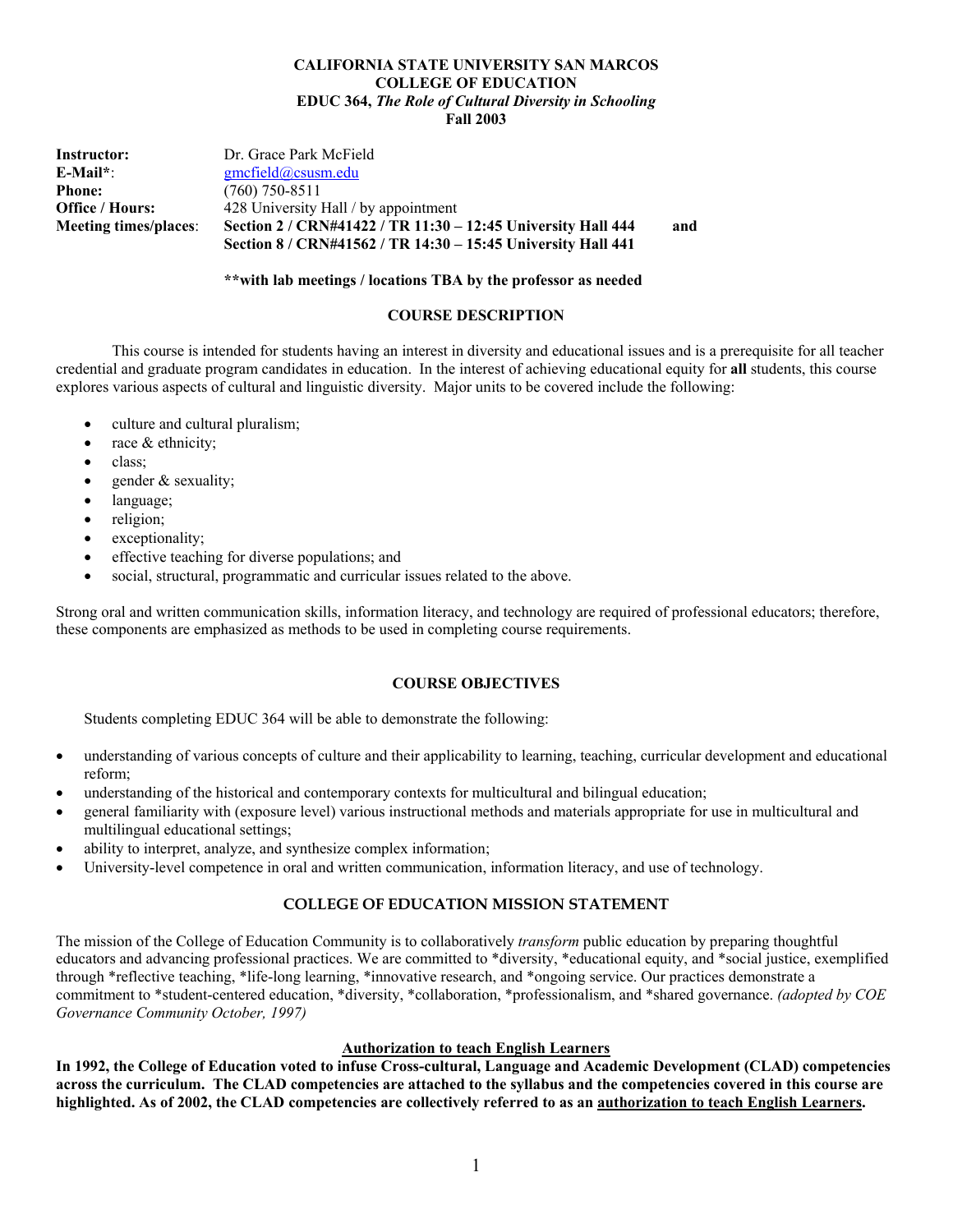### **Standard Alignment**

The course objectives, assignments, and assessments have been aligned with the CCTC standards for Multiple Subjects Credential. Please be sure to incorporate artifacts from this class into your final comprehensive portfolio. The following standards are addressed in this class:

Standard 3: Relationships between theory and practice

- Standard 4: Pedagogical thought and reflective practice
- Standard 5: Equity, diversity, and access to the core curriculum
- Standard 10: Preparation for learning to create a supportive, healthy environment for student learning
- Standard 11: Preparation to use educational ideas and research
- Standard 12: Profession perspectives toward student learning and the teaching profession
- Standard 13: Preparation to teach English learners

#### **Students with Disabilities Requiring Reasonable Accommodations**

Students with disabilities requiring reasonable accommodations must be approved for services through the Disabled Student Services Office (DSS). This office is located at Craven Hall 5205, and the contact numbers are 760-750-4905 (tel) and 760-750-4909 (TTY). Students authorized by DSS to receive reasonable accommodations should meet with their instructor on or before the first week of class.

### **Teacher Performance Expectation (TPE) Competencies**

This course is designed to help teachers seeking the Multiple Subjects Credential to develop the skills, knowledge, and attitudes necessary to assist schools and districts in implementing an effective program for all students. The successful candidate will be able to merge theory and practice in order to realize a comprehensive and extensive educational program for all students. The following TPE's are addressed in this course:

Primary Emphasis: TPE 8: Learning about students TPE 11: Social environment TPE 12: Professional, legal, and ethical obligations

Secondary Emphasis: TPE 4: Making content accessible TPE 7: Teaching English learners TPE 13: Professional growth

**Attendance Policy: The Governance Community of the College of Education adopted the following policy on 12/19/1997:**  Due to the dynamic and interactive nature of courses in the College of Education, all students are expected to attend all classes and participate actively. At a minimum, students must attend more than 80% of class time, or s/he **may not receive a passing grade** for the course at the discretion of the instructor. Individual instructors may adopt more stringent attendance requirements. Should the student have extenuating circumstances, s/he should contact the instructor as soon as possible.

 This course deals with complex material processed in a variety of ways. Structured interactions, group processes, oral presentations, guided discussion of readings, and self-disclosure exercises are the norm. Given the fast-paced and highly interactive nature of the course, and given that teaching and learning is difficult (if not impossible) without regular attendance and full engagement in class, the above College Policy is amplified as follows:

 Your attendance and participation are basic to your learning and my evaluation of your learning in this class. You are expected to establish appropriate personal, academic and career priorities to facilitate said attendance and participation in this class.

 \*Your grade will be negatively affected by absences and positively affected by regular attendance. You will lose 1 point for each tardy or early departure, and 5 points for each absence, explained or unexplained.

\*\*Illness and emergency circumstances will be negotiated on a case-by-case basis.

These measures are intended to encourage responsibility for one's own learning in a democratic, collaborative and reciprocallearning environment.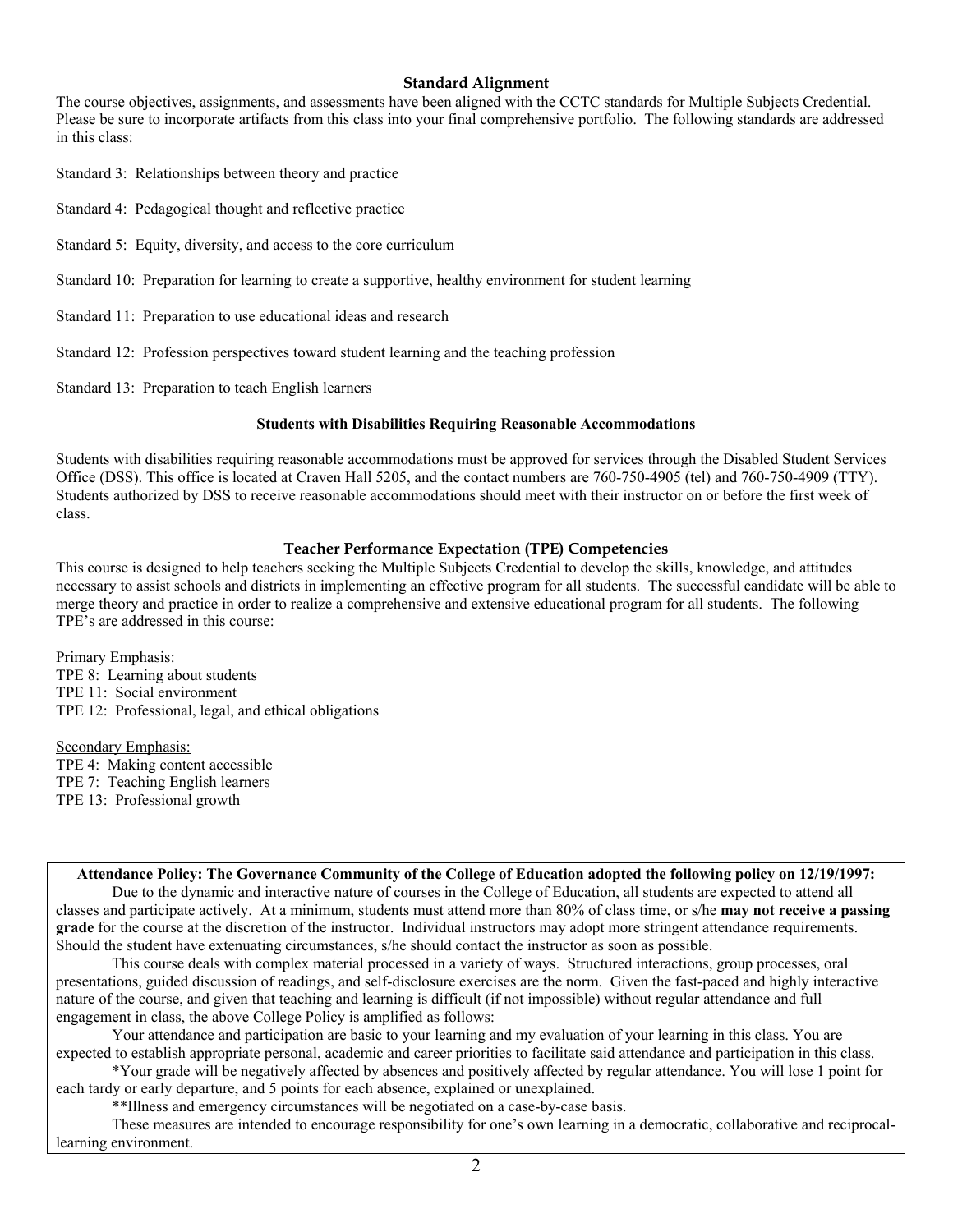#### **GRADING**

*Grading Scale:* A=93-100, A-=90-92, B+=87-89, B=83-86 B- = 80-82, C+=77-79, C=73-76, C-=70-72, D+=67-69, D=63- 66, D-=60-62, F=59 or lower. Students taking EDUC 364 as a prerequisite for teacher credential and graduate programs are reminded that the College of Education requires completion of this course with a C+ or higher for these purposes.

*Attendance & Participation:* You are expected to read course materials prior to class meetings and participate in group and class discussions.

*Communication:* You are expected to use email and the web on a regular basis. You must email me during the *first week of class* so that I can add you to my email list. Essential and time-sensitive information may be conveyed via email, and you are responsible for obtaining this information from each other or from the professor.

 *Submission of Coursework:* Work submitted within one week late will be reduced by one letter grade. Work received over one week late receives no credit (Individual exceptions due to emergencies will be negotiated on an individual basis).

*Grading Emphasis*: Each written assignment will be graded approximately 80% on content and writing (detail, logic, synthesis of information, depth of analysis, etc.), and 20% on mechanics (grammar, syntax, spelling, format, uniformity of citation, etc.). You are expected to write at or above the minimum competency level for writing. All citations need to use APA format.

### **GENERAL CONSIDERATIONS**

*Professional Disposition and Behavior at All Times:* Respect, professionalism, and when appropriate, charity, are necessary for a positive, healthy learning environment. All students are entitled to their opinions. Students demonstrating negative attitudes and behavior will not be tolerated under any circumstances and will be referred immediately to the University Dean of Student Affairs and/or the College of Education Associate Dean. Grades and course credit may be affected by inappropriate professional dispositions and/or behavior.

*Outcomes and Standards:* This course is aligned with the standards for the Cross-cultural Language and Academic Development (CLAD) endorsement, as articulated by the California Commission on Teacher Credentialing, and as approved by the faculty of the College of Education. (Note: **As of 2002, the CLAD competencies are collectively referred to as an authorization to teach English Learners.** Further consideration has been given to the alignment of standards for multicultural education as articulated by the National Council for Accreditation of Teacher Education (NCATE), the Interstate New Teacher Assessment and Support Consortium (INTASC), and the National Board for Professional Teaching Standards (NBPTS). Emphasis is placed on learning outcomes (what you know and can demonstrate) rather than on inputs (putting in "seat time", meeting minimum criteria for assignments, checking off tasks and activities), and how these outcomes correspond to your potential to enhance student learning as a new teacher.

*Academic Honesty:* It is expected that each student will do his or her own work, and contribute equitably to group processes and projects. If there is any question about academic honesty, consult the University Catalog and the following website: http://courses.csusm.edu/sthompsn/plagiarism/.

**Appeals:** Every student has the right to appeal grades, or appeal for redress of grievances incurred in the context of any course. Disputes may be resolved informally with the professor, or through the formal appeal process. For the latter, consult Dr. E. Oliver, Associate Dean.

*Ability:* Every student has the right to an equitable education and appropriate accommodations. Students having differing ability (mobility, sight, hearing, documented learning challenges, first language/English as a second language) are requested to contact the professor at the earliest opportunity. Every effort will be made to accommodate special needs. Students are reminded of the availability of Disabled Student Services, the Writing Center, technology assistance in the computer labs, and other student support services available as part of appropriate accommodations for special needs students. Students may be required to use the Writing Center or similar resource for all written assignments, based on performance on the first writing assignment.

### **REQUIRED TEXTS**

**NOTE:** All texts/readings MUST be brought to each appropriate class session.

1. Banks, J. A. and Banks, C. A., Eds. (2003). *Multicultural Education: Issues and Perspectives*, Updated, Fourth Edition. **ISBN: 0-471-22813-3**

2. Lelyveld, J. Ed. (2001). *How Race is Lived in America: Pulling Together, Pulling Apart*. Henry Holt Company.

3. Spring, J. (1997). *Deculturalization and the Struggle for Equity (2nd Edition).* New York, NY: The McGraw-Hill Companies, Inc.

4. Course Reader: Info on this will be announced in class.

5. Krashen, S. (1999). *Condemned without a trial: Bogus arguments against bilingual education*. Portsmouth, NH: Heinemann.

#### **Optional/Reference Texts:+**

Cummins, J. (1996). *Negotiating identities: Education for empowerment in a diverse society*. Ontario, CA: California Association for Bilingual Education

Day, F. A. (1999). Multicultural Voices in Contemporary Literature. Portsmouth, NH: Heinemann.

Derman-Sparks, L. (1989). *Anti-Bias Curriculum.* National Association for the Education of Young People. ISBN: 093598920X

Feagin, J. R. (2000). Racist America: Roots, Current Realities, and Future Reparations. New York: Routledge.

Gollnick, D. & Chinn, P. C. (1998). *Multicultural Education in a Pluralistic Society (5th Edition)*. Columbus, Ohio: Prentice Hall, Inc. Lee, E. (1998). *Beyond Heroes and Holidays*. Washington, DC: Network of Educators on the Americas.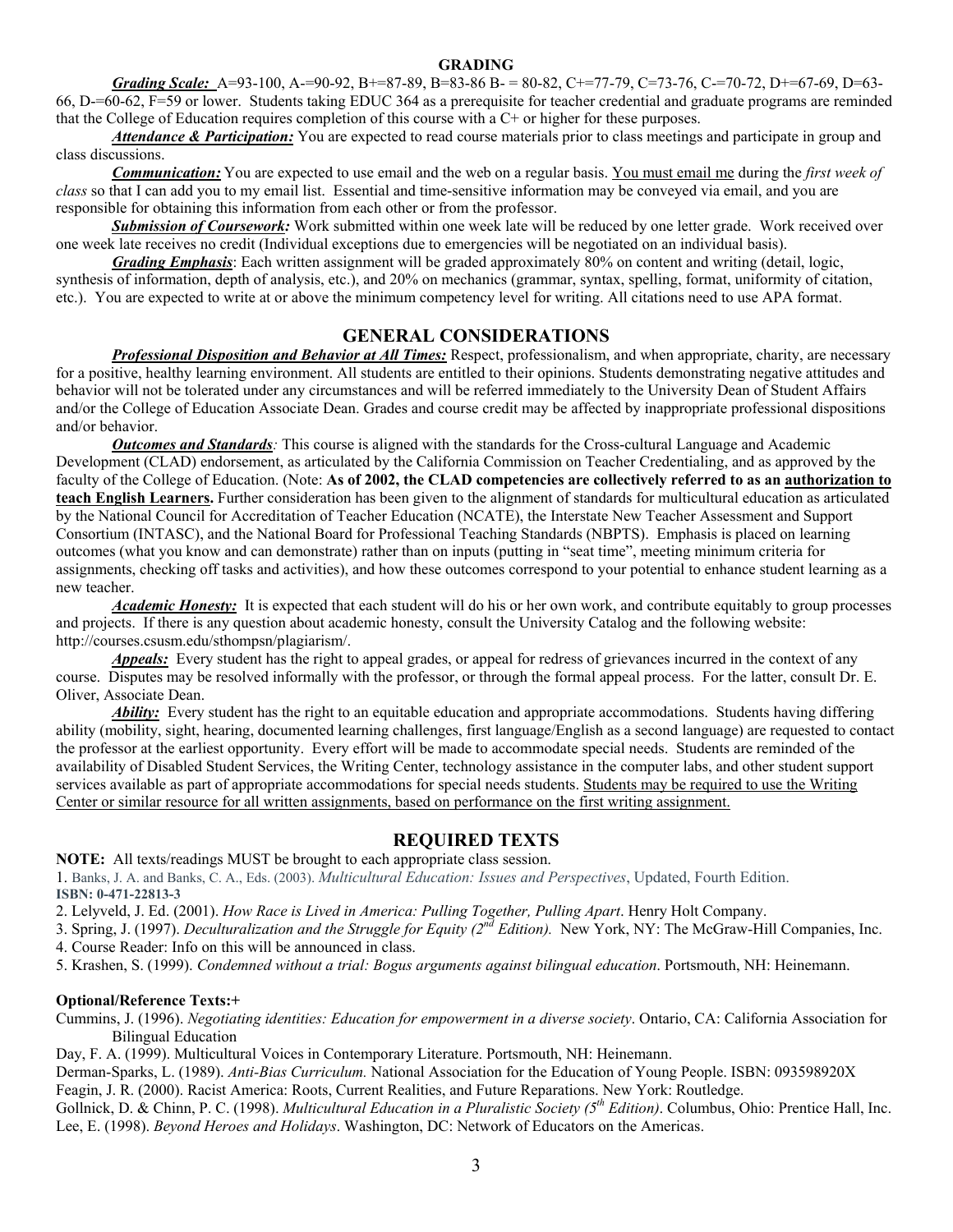#### **COURSE REQUIREMENTS**

### *Assignments:*

 All assignments are due on the dates indicated. Assignments must be typewritten or word processed, double-spaced and with standard margins. It is expected that all assignments will reflect university-level composition. Use of electronic spelling and grammar checking is encouraged. Samples of assignments are available for viewing in class and during office hours.

### **A. Portfolio (60 points TOTAL):**

| 1. | <b>Personal History Narrative</b>                          | 5 points | Due Week 2            |
|----|------------------------------------------------------------|----------|-----------------------|
|    | & Family Tree                                              | 5 points | Due Week 2            |
| 2. | <b>CBEDS</b> Assignment                                    | 5 points | Due Week 2            |
| 3. | <b>Gender Assignment</b>                                   | 5 points | Due Week 6            |
| 4. | Service Learning Activities (4 $x$ 5 points ea= 20 points) |          | Due Weeks 5, 7, 9, 12 |
| 5. | <b>Religion Map</b>                                        | 5 points | Due Week 10           |
| 6. | <b>World Language TV</b>                                   | 5 points | Due Week 11           |
| 7. | Final Assignment: Reflection on 10 points                  |          | Due Week 15           |
|    | Personal History Narrative & Outcome Assessment            |          |                       |

**B. Research Project & Presentation (30 points TOTAL – look in this syllabus for a list of suggested topics):** 

**1. Outline (5 points) : Topics (General statement and focus)** 

 **Due Week 6 Tasks (Each task must be assigned to one or more team member) Timeline (Target dates for completion)** 

**2. Draft of Paper/Video: Due Week 13** 

**3. Final Paper/Video & Presentation (25 points): Due Week 15.Be sure to complete and include the Project Reflection form in this syllabus.** 

**C** Pop Quizzes  $(10 \times 1 \text{ point} = 10 \text{ points})$ 

**D. Attendance & Participation (10 points) Ongoing** 

### **ASSIGNMENT SPECIFICATIONS**

### **A. PORTFOLIO**

### **1.** Family Tree & Personal History Narrative  $(5 + 5 = 10 \text{ points})$  Due Week 2

### **1a. Family Tree Assignment**: **(5 points) Due Week 2**

By researching and studying one's own background, it is possible to gain an appreciation of our unique heritage as an American, and also prepare to discuss the unique heritage and history of other Americans. First, construct a genealogical family 'tree' covering e.g., grandson to grandfather levels. Second, write descriptive paragraphs for each person, including as much information as you can gather about your family background (religious affiliation, ethnicity, culture, language(s), country of origin, education/occupation and any other information that may be of interest and value). Third, write a response to the following questions:

How does your family fit into mainstream U.S. culture? (\*\*Note: You MUST use Ogbu's terms such as primary and secondary cultural characteristics, voluntary and involuntary immigration, etc.) What are some positive and negative experiences your family has had related to your family's role or status in the U.S.?

Format: tree graphic + paragraphs for each person + a paragraph for each of the two questions above.

### **1b. Personal History Narrative. (5 points) Due Week 2**

Write a narrative essay about your own life, describing the experiences that have shaped your views of race, culture, and issues of diversity.

a. Reflect on and describe your <u>own</u> experiences in terms of the following:

\*your family background;

\*your positionality / membership: i.e., your reference points & identity in terms of gender/sexuality, culture, ethnicity/race, class, language, religion, etc.;

\*your exposure to and interactions with others unlike yourself; and

\*other factors determined by your unique circumstances and upbringing.

b. In addition, explore and describe

\*your identity as a learner (a confident student; had trouble with writing; etc.)

\*how this may affect your potential as a teacher (will have high expectations of students; etc.)

Include SPECIFIC examples of events and situations that you feel shaped your views on these issues. Be sure to situate your examples, i.e., provide context and explicitly detail any assumptions about schooling and education. To the extent possible, relate your experiences to anticipated course topics, readings and discussions. Be prepared to discuss your assignment with the class (small and/or whole group).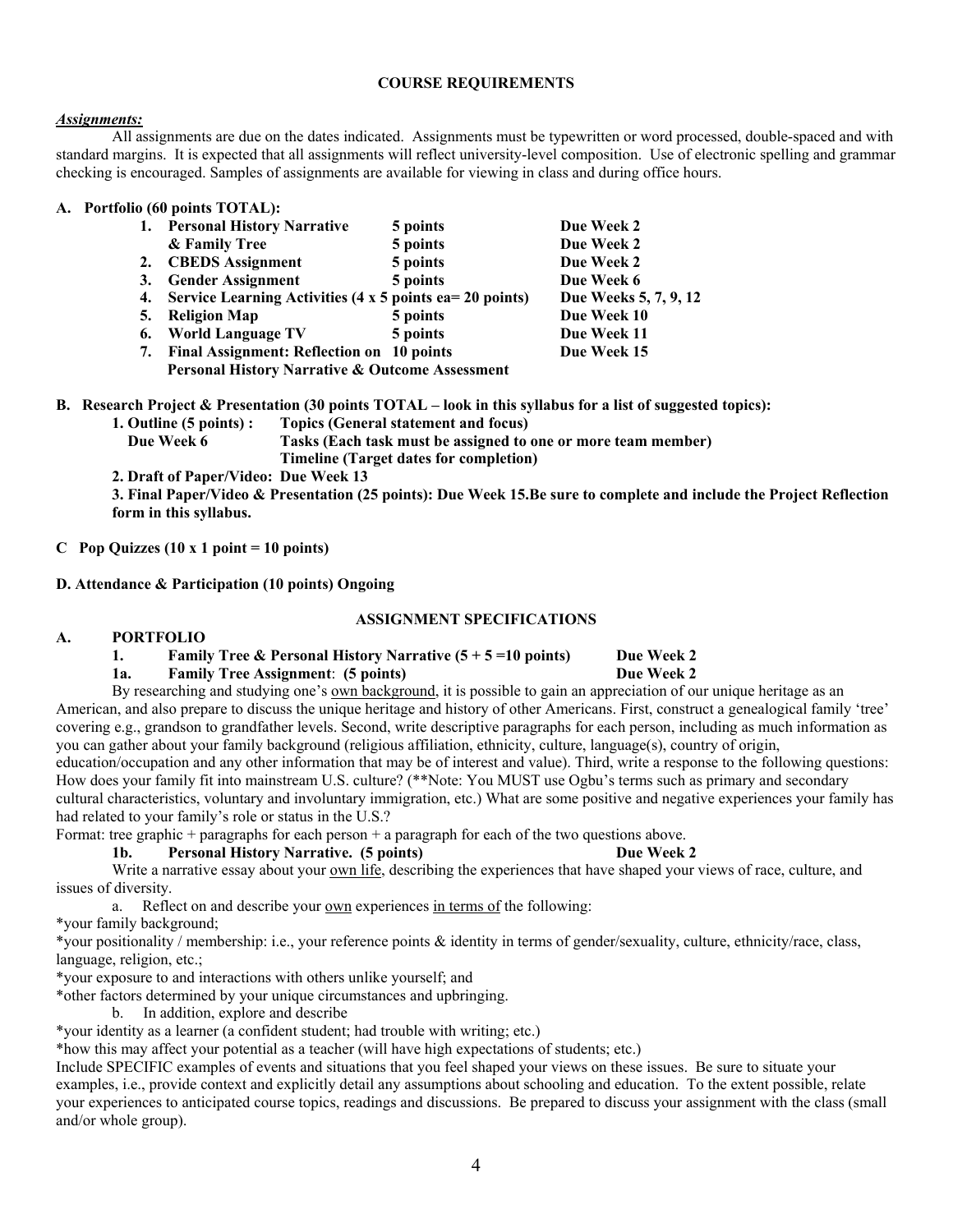The remaining portfolio assignments will be further explained in class.

# **2. Class: CBEDS / DataQuest 5 points Due Week 2**

Look up a school of your choice on the CBEDS or DataQuest web site. Examine and analyze the languages spoken in the district, the test scores, the number of qualified teachers, the types of programs the school offers, etc. In your writeup, consider… What role does class play with the foregoing factors?

### **3. Gender Assignment 5 points Due Week 6**

Written or visual format of any of the following: personal narrative or literature or film piece from a different gender / sexuality / family composition perspective. How would your life and educational / occupational choices have differed as a fe/male?

**4. Religion Map 5 points Due Week 10** 

Map out the various religious buildings and organizations (churches, temples, mosques, etc.) in your neighborhood. The map needs to be done on a regular size sheet of paper, and the scale is up to you. If there are lots of religious buildings within a 10-block area, do that. If not, go bigger -- e.g., map the city on your sheet of paper, indicating the various religious buildings.You're your writeup, discuss the ways in which these various religions might effect public education. Give specific examples as much as possible.

**5. World Language TV 5 points Due Week 11**  Watch an hour of a film in a language that you have no knowledge of. In your writeup describe the following. A. How did

you feel? (Frustrated, engaged, etc.) B. What helped you comprehend this new language? (Visuals, facial expressions, music, background knowledge – familiar genre or familiar words, etc.) C. What type of strategies might English learners benefit from and make subject matter comprehensible?

### **6. Service Learning Activities (4 x 5 points = 20 points) Due Weeks 5, 7, 9, 12**

Describe the most recent tutorials with your student in the context of the course readings and discussions since your last tutorial session writeup. A. Describe the content and context of your tutorial. B. Analyze topics such as gender, race, class, etc. as they relate to your student's background and learning, and your interactions with the student.

### **7. Final Assignment (2 x 5 points = 10 points): Due Week 15**

### **7a. Reflection on Personal History Narrative (5 points) and 7b. Outcome Assessment (5 points) 7a. Reflection on Personal History Narrative (2 pages)**

 Consider your first reflective narrative from the beginning of the semester. Are there any changes you would make to the story? Have you remembered particular events throughout this semester, or have particular events taken place since the beginning of the term that have led you to reflect on some critical themes in this course? Birthdays don't change, but your voice and perspective may have changed. Sometimes, the changes will be subtle, as in choosing to use the terms Asian American or Latino rather than Oriental or Hispanic for specific purposes. Or, the changes may be dramatic, as in realizing that white cultural identity is real. In this assignment, document your new reflections of your initial personal narrative, as a result of having critically examined the major issues covered in this course.

## **7b. Outcome Assessment (2 - 3 pages)**

Describe the following:

- a. A select few of the most important things you learned in this class;
- b. How you knew you were learning something of significance (assessing your own learning cite specific readings, discussions, films, activities, community activities, etc.);

c. How this will shape your attitudes and demonstrated behaviors as a teacher or in future intercultural interaction; Demonstrate your ability to articulate the select topics of your choice, reflect on and analyze your learnings in the course, and detail how you knew what you were learning. Use specific examples of various types of learning and personal and professional change: cognitive – facts, knowledge bases, content areas; behavioral – speech and actions; and affective – attitudes). Make clear and explicit connections between your outcomes and your plans for professional practice, growth, and development.

**Extra Credit Film Writeups (clear with the professor before proceeding with extra credit assignments):** View a film that deals with the major issues covered in this class: (race,ethnicity, exceptionality, language, class, etc.). Then, write a critical response to the film. 1 paragraph -- summary of the film  $+2$  or more paragraphs -- reflections including analysis of the film you viewed as it may relate to the major aspects of culture (race relations, class, gender, race and ethnicity, etc.) as we discussed in class, from your readings, etc.

 Ethnic Whites: Angela's Ashes (Irish American / poverty); Songcatcher (Appalachian musical traditions); A Family Thing Native American: Smoke Signals, Code Talkers, Science or Sacrilege?

Asian American: Come See the Paradise, Snow Falling on Cedars, Joy Luck Club

African American: Amistad, Tuskegee Airmen, Freedom Song, Down in the Delta, Finding Forrester,

Hispanic: Mi Familia

 Colonial perspectives: Indochine (French Indochina); Lagaan (British India or South Asia); Jefferson in Paris; Wide Sargasso Sea; Out of Africa

Interracial identity: Mississippi Masala

Multiracial identity: Catfish in Black Bean Sauce

\*\*For additional ideas, see the reference list from Rethinking our Classrooms in the course reader.

OR **Article reviews:** Write a critical response to current articles related to the topics covered in this course.

 OR **Community events:** Write a critical response to a community event you participated in, or provide a video/visual of the event with a brief analysis.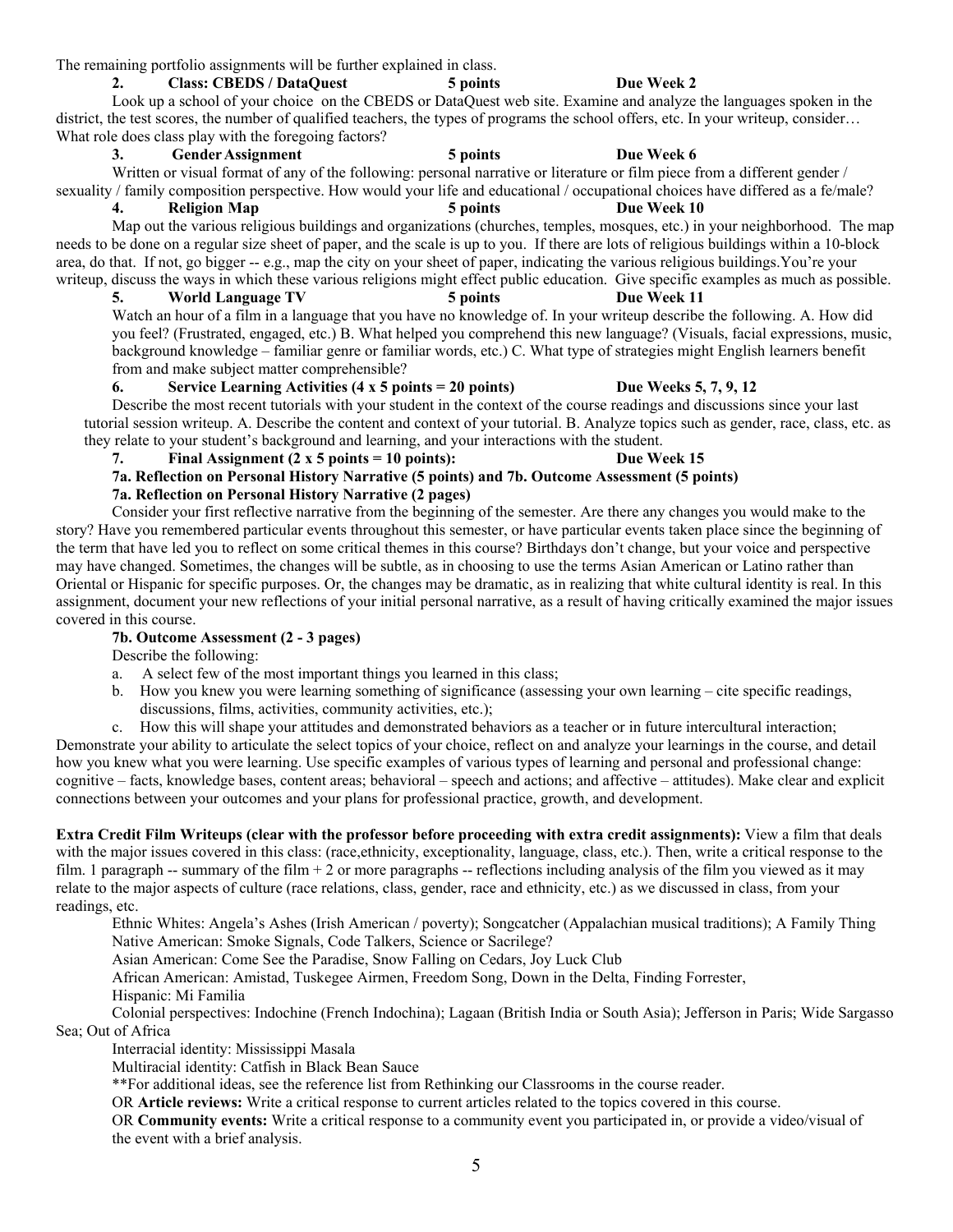**B. Research Paper/Visual Ethnography and Panel Presentation.** (30 points).

- **1.** Outline Due Week 6
- 2. Research Paper / Visual Ethnography Draft Due Week 13
- **3. Research Paper / Visual Ethnography Final Version Due Week 15 & Presentations**

 In heterogeneous groups of four (4) to five (5) students MAXIMUM, you will develop, as a group, a multicultural research paper/video, which you will formally present to the class. Your research should include at least 3 sources from the ERIC database, at least 3 sources from the Internet, at least 3 professional journal articles, and at least one of the texts used in class. (Optional: mainstream newspapers and journals.) References must be exclusive of one another. Your paper will include the following components:

### **Research Paper Option:**

\*A cover page listing the title, a 1 paragraph/200 word abstract, full names of all group members

- 1. BACKGROUND & INTRODUCTION: This section is a narrative that describes the issue, including its historical context. You might start with a general introduction of the topic you will study. A case study or the depiction of a real life problem situation is a good idea. Basically, you are introducing your topic to the reader and in effect, making a case for why your topic and paper are important.
- 2. LITERATURE REVIEW: In this section, summarize and critically review the literature review you have done related to your topic. This section looks at different researchers' viewpoints on your topic. The section might have a pro or con feeling tone, depending on your topic.
- 3. FINDINGS & CONCLUSIONS: This section should discuss a. your findings from research / ethnographic interview, and b. the conclusions you drew after having researched your topic / conducted your interview and analyzed the themes. For example, your conclusion can include a position statement on the issue, with references to specific literature to support why you have taken that position.
- 4. RECOMMENDATIONS: What do the findings suggest for action, i.e., instructional change? What implications do you observe for each of the following? Parents, students, curriculum, instruction, assessment, teachers, administrators, communities, voters, policymakers, etc.
- \*An annotated bibliography of all references consulted should also be included.
- \*Any attachments such as your visual aids for the presentation, graphic organizers / handouts, or any supplementary material developed to enhance student learning should also be included.

\*\*As a general guideline, the final paper should be about 10 pages in length. The paper should be stapled together, and not placed in any kind of binder. The paper also needs to be emailed to the professor in electronic format (e.g., Word and PowerPoint formats) for archiving purposes.

### **Visual Ethnography (Ethnographic Interview on Film) Option:**

\*\*\*I strongly encourage you to do video projects. Digital camcorders and video editing resources are available on campus. Try it out! For example, you might film migrant workers and their school-aged children and critically examine educational implications for this group. As noted above, ethnographic projects entail a shorter literature review section and examines one subject's experience in depth. More information will be provided to interested groups. Should you choose to do the Visual Ethnography Option, your writeup will be either (YOUR GROUP'S CHOICE): a. the actual transcript of the interview; or b. gets reduced to about 5 pages total. Your group is responsible for presenting a polished, edited video and mini paper (a. or b.) as your project.

For the visual ethnography option, all sections are the same as the Research Paper Option above, except section 2, which is amended as follows:

2. Your group will need to read the Spradley article that details how to develop an interview protocol. Your group will also need to develop a set of interview questions related to your topic of interest. Your group can reduce the number of library resources (i.e., all 9 are not required). However, keep in mind that the interview protocol should reflect information from your literature review, and that the bulk of your writeup will be based on your ethnographic interview.

 e.g., The interview typically begins by establishing the context of your subject. Often, this means asking about the subject's family and community, so you need to develop questions on these aspects of the subject's background. This section should draw out responses similar to what you wrote in your own personal narrative for this course.

 Next, develop questions focusing on your subject's identity, academic motivation, or academic achievement. How do issues of race, ethnicity, gender, class, exceptionality, etc. mediate your subject's identity, academic motivation, or academic achievement? You will develop drafts of interview questions and they will be reviewed prior to the actual video interview.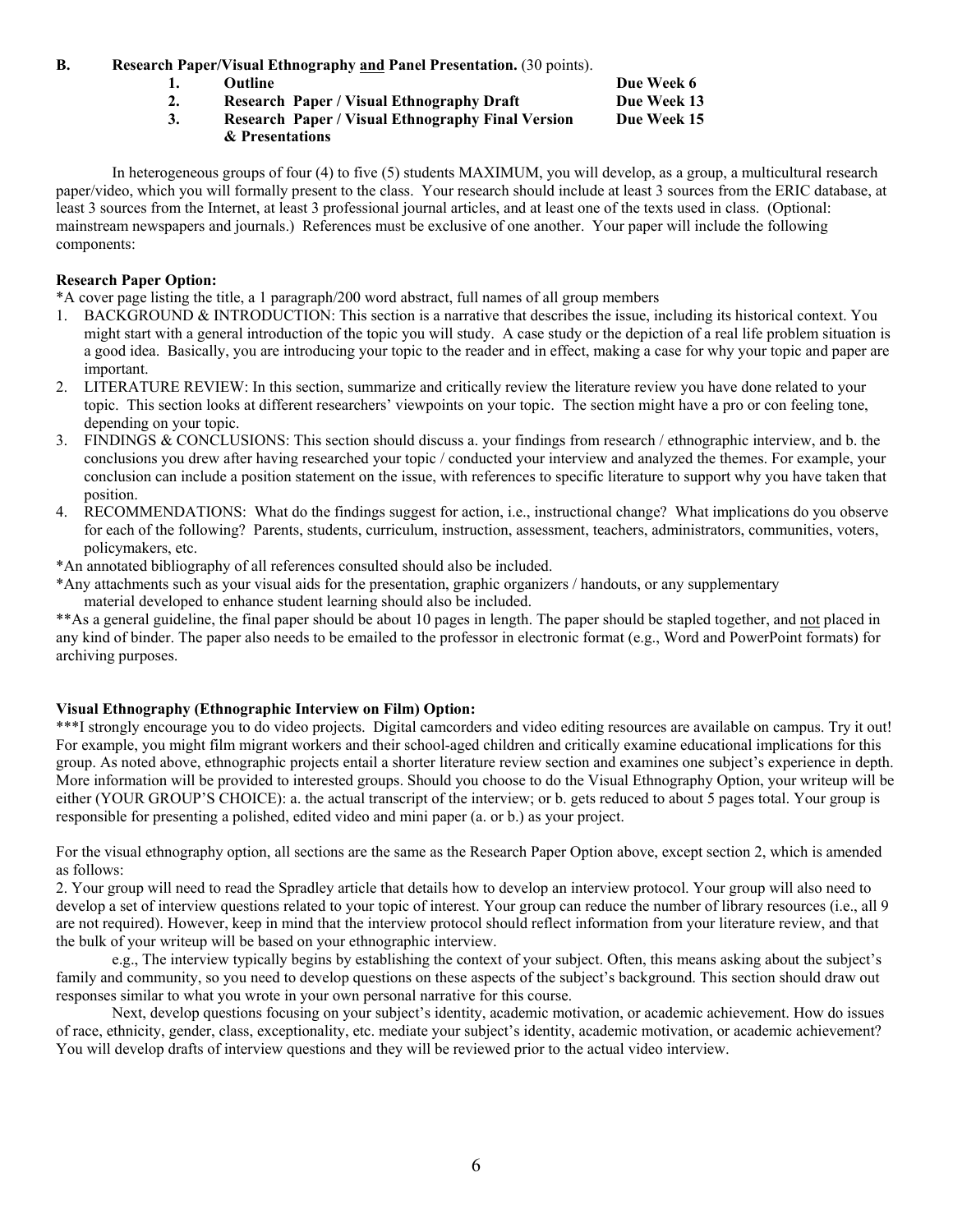### **Group Presentations:**

Your group's interactive presentation will be 20 minutes in length, plus additional time (about  $5 - 10$  minutes) for Q & A with the audience. This means that your group needs to include an interactive component that involves the audience directly. For example, you may include skits, simulations, debate, Socratic dialogue, etc. Your group will present a synopsis of your issue, accompanied by appropriate visual, aural and or tactile aids. DO NOT a. read from the text of your paper or b. just "present" the material without involving the class; c. grossly miscalculate presentation time (rehearse!). Your presentation does not need to cover the  $A - Z$  of your entire written report. Rather, you will provide a BRIEF overview, then highlight some critical points.

### **Possible Topics for Group Research Paper / Visual Ethnography and Panel Presentations for EDUC 364**

1. Interview a language minority parent about their access to their children's learning, involvement and empowerment.

- 2. Bi-/Multiracial identity: Interview someone about their ethnic identity, language loyalties, self-concept and development,
- etc.

3. Should we educate the children of undocumented workers? Why or why not?

4. Why is public education called the "great equalizer"? Is public education indeed an equal opportunity for all students?

5. 2004 will mark the 50<sup>th</sup> anniversary of the Brown vs. Board of Education decision. What has been accomplished in the past 50 years of Brown vs. Board of Education? What else still needs to change in the public education system?

6. How are public schools funded? What issues of equity in education does this procedure raise?

7. Research incidents of violence and discrimination at CSU San Marcos. Eg., Neo-Nazi movements on campus, discrimination lawsuits filed by employees and legal/court decisions that have been rendered, etc. What did you learn about the history of this campus?

8. What impact does poverty have on education?

9. What kind of curriculum should be designed for diverse students?

10. What are the goals and benefits of the "English plus" movement? Compare and contrast this to the "English-Only" movement.

11. What are some important educational issues related to gender and sexuality?

- 12. What is Proposition 227 and what has been its impact on the education of English language learners? \*Focus on your school district / school site. For example, you might examine SAT-9 scores before and after 227, general community reaction to 227, % of students who filed waivers and stayed in bilingual programs, etc.
- 13. What is ebonics? What did the Oakland Unified School District determine in the widely publicized ebonics proposal?

14. Intercultural relations – African American perceptions of Asian Americans; White perceptions of African Americans; Latino perceptions of Whites; etc.

15. Strategies for conflict resolutions. How have school districts handled violence and implemented intercultural conflict education?

16. Technology in education: organization and instructional aspects for teachers, schools, and districts.

17. What are charter schools?

18. Topic of choice – please clear with the professor before starting your project.

### **D. Pop Quizzes (10 x 1 point = 10 points)**

You will have pop quizzes on basic information in your readings. They are worth 1 point each, and cannot be made up if you are absent or late.

**E. Attendance and Participation. (10 points)** Attendance; preparedness with readings and portfolio pieces; active, engaged discussions and participation in class all fall into this category. \*\***Each of you will be responsible for leading one activity related to the readings with the whole class.** For ideas on class activities, refer to *Anti-Bias Curriculum* and *Beyond Heroes and Holidays.*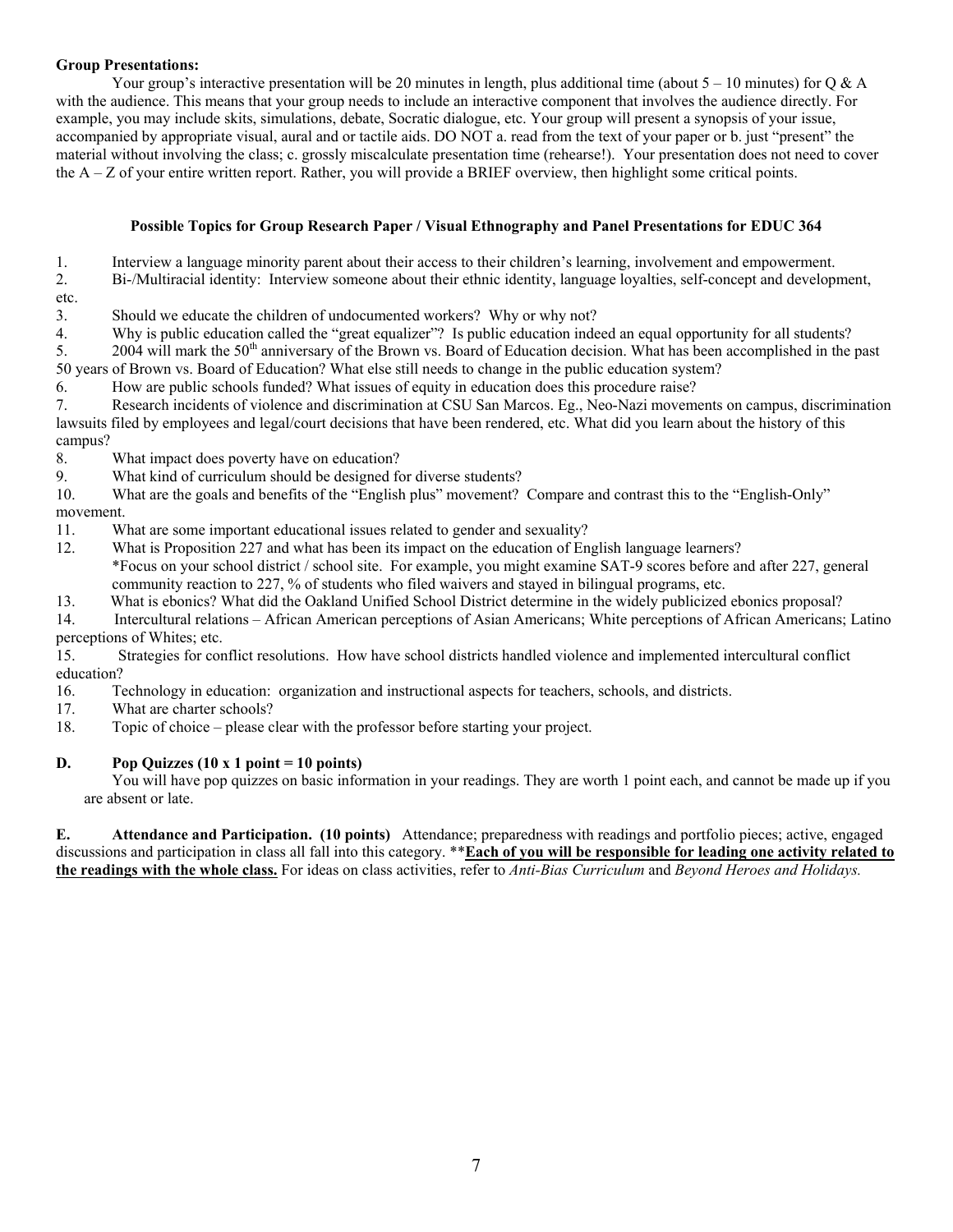## **Tentative Course Schedule**

The professor reserves the rights to modify the schedule below when deemed appropriate. Reader Table of Contents are included herein following the Tentative Course Schedule.

| l tafo | --    | $\sim$ - 22 $\sim$ 22 $+$ |
|--------|-------|---------------------------|
|        | `onic | ,,,,,,,<br>.<br>__        |
|        |       |                           |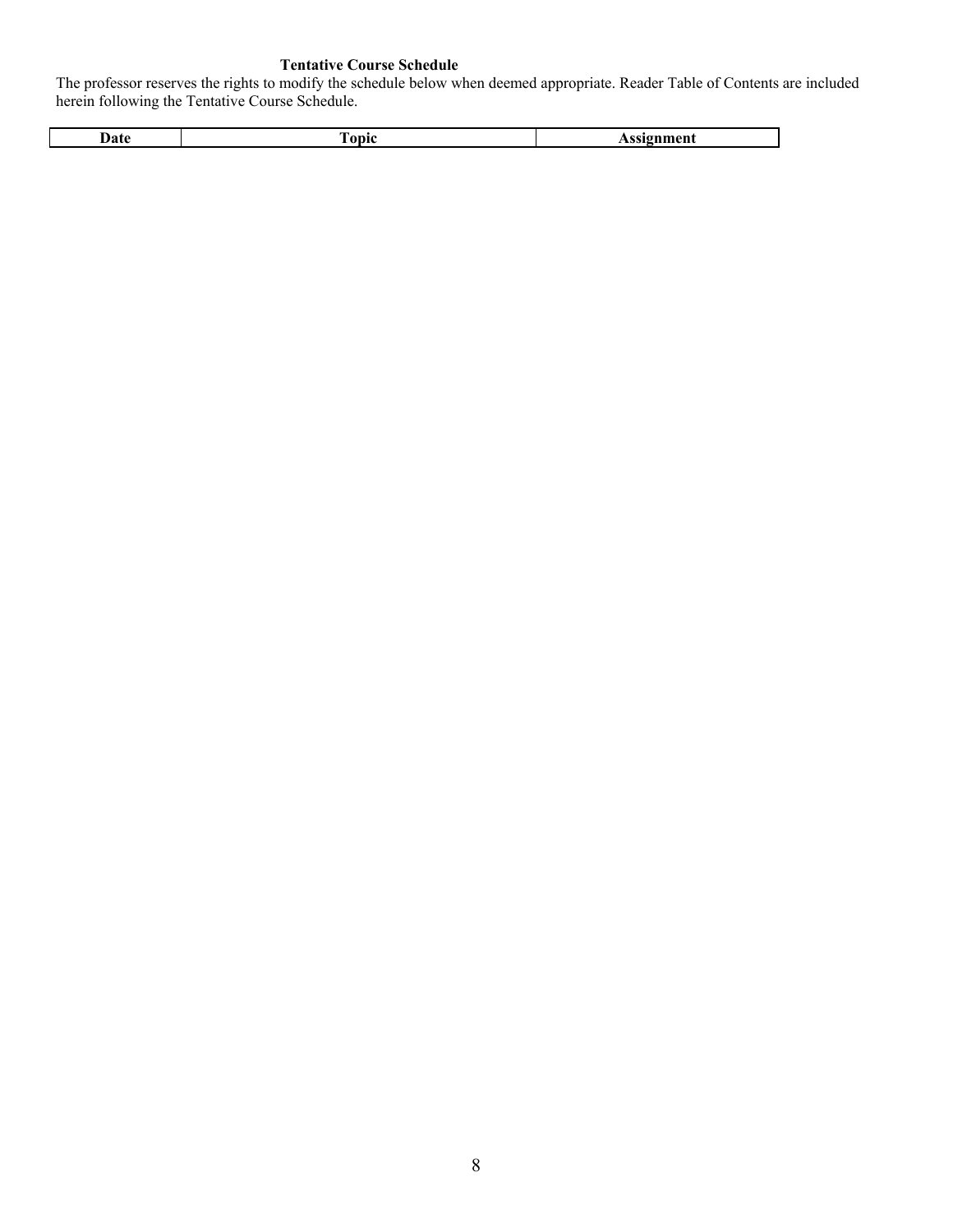| Week 1<br>9/2  | <b>TOPIC: Intro to Class, Intro to Culture</b><br>Course overview; introduction & needs assessment.<br>What is culture? How does it inform education?<br>Begin personal history narratives. Sample projects.                                      | Discuss course objectives,<br>standards, and assignments. Discuss<br>culture using personal narratives.                                                    |
|----------------|---------------------------------------------------------------------------------------------------------------------------------------------------------------------------------------------------------------------------------------------------|------------------------------------------------------------------------------------------------------------------------------------------------------------|
| 9/4            | <b>TOPIC: Multicultural Education and Culture</b><br>Nature of culture, race relations theories, and<br>implications for education.                                                                                                               | Banks: Ch. 1 Multicultural Ed<br>Banks: Ch. 2: Culture in Society<br>Reader: Changing America; Ogbu;<br>Appendix: Census data.                             |
| Week 2<br>9/9  | TOPIC: History of Anglo-Americans in the U.S.<br>Cultural contact, cultural diversity in the U.S. and<br>California, changing demographics;<br>Share personal history narratives & family trees.<br>V - Irish Americans                           | Spring: Ch. 1 (Anglo-Americans)<br>Personal History Narrative &<br><b>Family Tree Due!</b>                                                                 |
| 9/11           | <b>TOPIC: Class</b><br>Growing poverty of children; poverty across ethnic<br>groups; educational implications.                                                                                                                                    | Lelyveld: At a Slaughterhouse,<br>Some Things Never Die<br>Banks: Ch. 4 Inner Cities, Affluent<br>Suburbs, and Unequal Educational                         |
|                | Groups: Selection of groups & topics.                                                                                                                                                                                                             | Opportunity<br><b>Class: CBEDS/DataQuest</b><br><b>Assignment Due!</b>                                                                                     |
| Week 3<br>9/16 | TOPIC: History of African Americans in the U.S.<br>$V - A$ Family Thing / School Colors<br>Guest Speaker: David R. McField                                                                                                                        | Spring Ch. 3 (African Americans)<br>Reader: Anderson                                                                                                       |
| 9/18           | <b>TOPIC: The Colorblind Perspective</b><br>V - Shadow of Hate                                                                                                                                                                                    | Banks: Ch. 11 The Colorblind<br>Perspective in School: Causes and<br>Consequences                                                                          |
| Week 4<br>9/23 | <b>TOPIC: Michelle Lustig, Casey Foundation</b><br>Assignment of Tutees and WRAT overview                                                                                                                                                         |                                                                                                                                                            |
|                | TOPIC: group time to develop project timelines,<br>tasks, literature review, interview protocols.                                                                                                                                                 |                                                                                                                                                            |
| 9/25           | <b>TOPIC: Michelle Lustig, Casey Foundation</b><br>Core Curriculum and Professional Boundaries, &<br><b>Behavior Management</b>                                                                                                                   |                                                                                                                                                            |
| Week 5<br>9/30 | <b>TOPIC: Race &amp; Ethnicity</b>                                                                                                                                                                                                                | Banks: Ch. 7 (Classrooms for<br>Diversity: Rethinking Curriculum<br>and Pedagogy)<br>Banks: Ch. 10 (Approaches to<br>Multicultural Curriculum Reform)      |
| 10/2           | TOPIC: Race & Ethnicity (cont'd)<br>Manifestations of culture in the classroom: Working<br>with diverse populations: Learning styles; Parental<br>involvement; Culturally responsive teaching; culture,<br>communication, and interaction styles. | Pick One:<br>1. Reader: Au/cultural congruence;<br>2. Reader: Park/learning styles;<br>3. (Reader: Irvine/learning styles);<br>4. Reader: Pang/whole child |
|                |                                                                                                                                                                                                                                                   | <b>Service Learning Activity #1 Due!</b>                                                                                                                   |
| Week 6<br>10/7 | TOPIC: History of Native Americans in the U.S.<br>V - Smoke Signals OR In the White Man's Image                                                                                                                                                   | Spring, Ch 2 (Native Americans)<br>Reader: McKenna, ERIC, Winona<br>LaDuke speeches<br><b>Project Outline due!</b>                                         |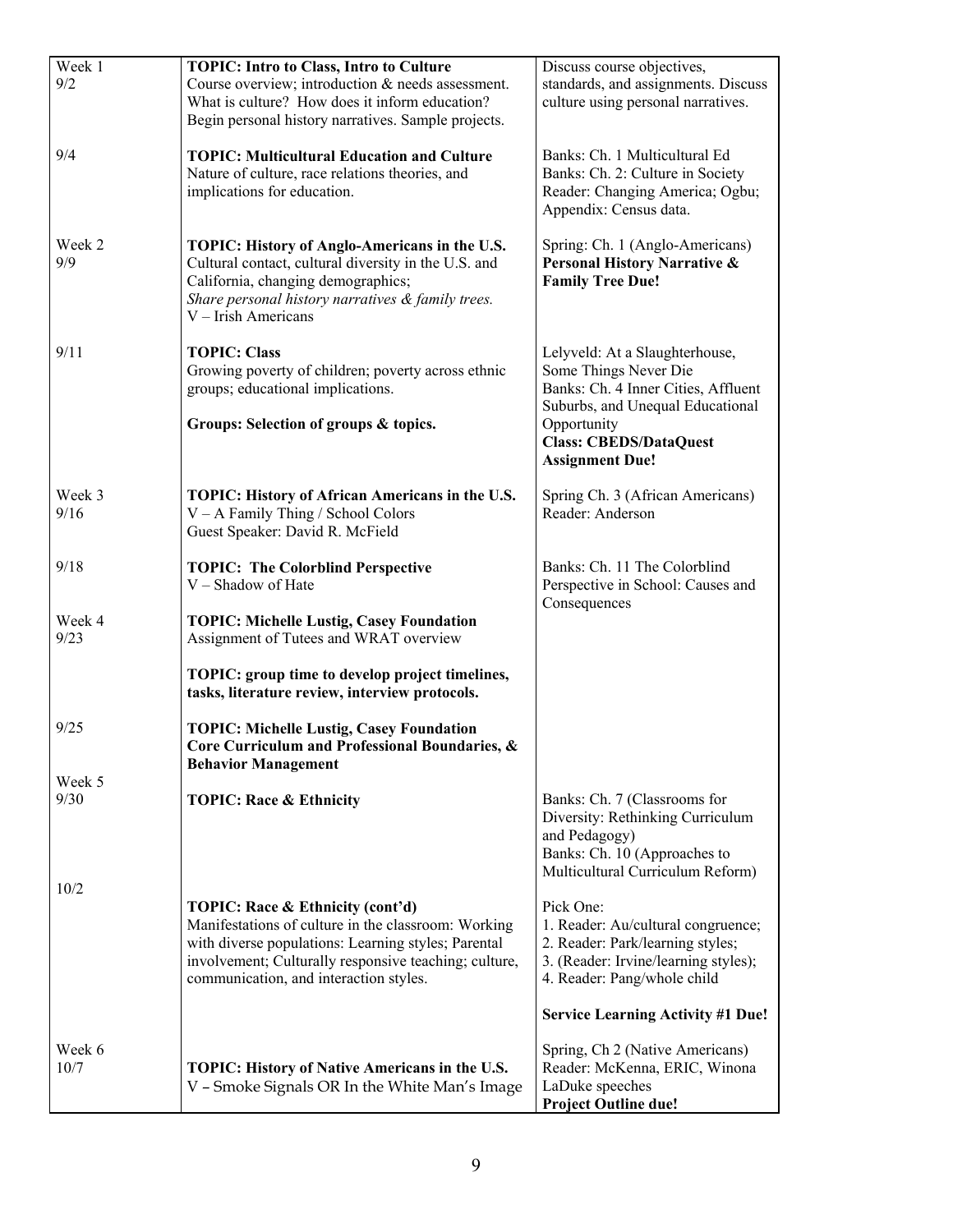| Week 6 cont'd             |                                                                                                                            |                                                                                                                                                                                                          |
|---------------------------|----------------------------------------------------------------------------------------------------------------------------|----------------------------------------------------------------------------------------------------------------------------------------------------------------------------------------------------------|
| 10/9                      | <b>TOPIC: Groups: Peer feedback on project</b><br>outlines.                                                                | Banks: Ch. 6 (Gender Bias: From<br>Colonial America to Today's<br>Classrooms) AND Ch. 8<br>(Transforming the Curriculum:                                                                                 |
|                           | <b>TOPIC: Gender &amp; Sexuality</b>                                                                                       | Teaching about Women of Color)<br><b>Gender Assignment due!</b>                                                                                                                                          |
|                           | <b>TOPIC: Michelle Lustig, Casey Foundation:</b><br><b>Sexual Abuse</b>                                                    |                                                                                                                                                                                                          |
| Week 7<br>10/14           | <b>TOPIC: Group Project Work: Interview Protocols</b><br>and Preview Basics of Shooting and Video Editing<br>(MAC LAB TBA) | Reader: Spradley                                                                                                                                                                                         |
| 10/16                     | <b>TOPIC: Asian Americans</b><br>V - Cambodian Doughnut Dreams                                                             | Spring, Ch 4 (Asian Americans)<br><b>Service Learning #2 DUE!</b>                                                                                                                                        |
| Week 8<br>10/21           | <b>TOPIC: Exceptionality</b>                                                                                               | Group project working draft due.                                                                                                                                                                         |
| 10/23                     | <b>TOPIC: Gifted Students</b><br><b>TOPIC: Assessment</b><br><b>TOPIC: Multiple Intelligences</b>                          | Banks: Ch. 13 Educational Equality<br>for Students with Disabilities<br>Banks: Ch. 14 School Inclusion and<br>Multicultural Issues in Special<br>Education                                               |
|                           |                                                                                                                            | Banks: Ch. 15 Teaching Gifted<br>Students in a Multicultural Society<br>Reader: *Garcia,<br>Reader: case examples article,<br>Reader: multiple intelligences<br>handout                                  |
| Week 9<br>10/28           | <b>TOPIC: White Privilege</b>                                                                                              | Reader: Peggy McIntosh (White<br>Privilege)                                                                                                                                                              |
|                           | <b>Groups: Check in on Projects, Review Shooting</b><br>and Video Editing. (MAC LAB TBA)                                   | <b>Service Learning activity #3 Due!</b>                                                                                                                                                                 |
| 10/30                     | <i><b>*TOPIC: Applying Multicultural Education</b></i>                                                                     | Banks: Ch 3 (Race, Class, Gender,<br>and Disability in the Classroom)                                                                                                                                    |
| Week 10<br>11/4           | <b>TOPIC: Hispanic/Latino Americans</b><br>$V - A$ Day Without Mexicans                                                    | Spring, Ch. 5 (Hispanic/Latino<br>Americans)                                                                                                                                                             |
| 11/6                      | <b>TOPIC: Religion</b>                                                                                                     | Banks: Ch. 5 (Religious Diversity<br>and Education) AND A-1 to A-31<br>(American Muslims)<br><b>Religion Map Due!</b><br>Lelyveld: Shared Prayers, Mixed<br><b>Blessings</b>                             |
| Week 11<br>11/11<br>11/13 | <b>TOPIC: Culture and language.</b><br>Language structure and use; language acquisition.<br>V - Lemon Grove Incident       | <b>World Language TV due!</b><br><b>CHOOSE ONE:</b><br>Reader: A Brief History of<br>Language Restrictionism in the U.S.<br>Reader: Gandara article<br>Banks: Ch. 12 Language Diversity<br>and Education |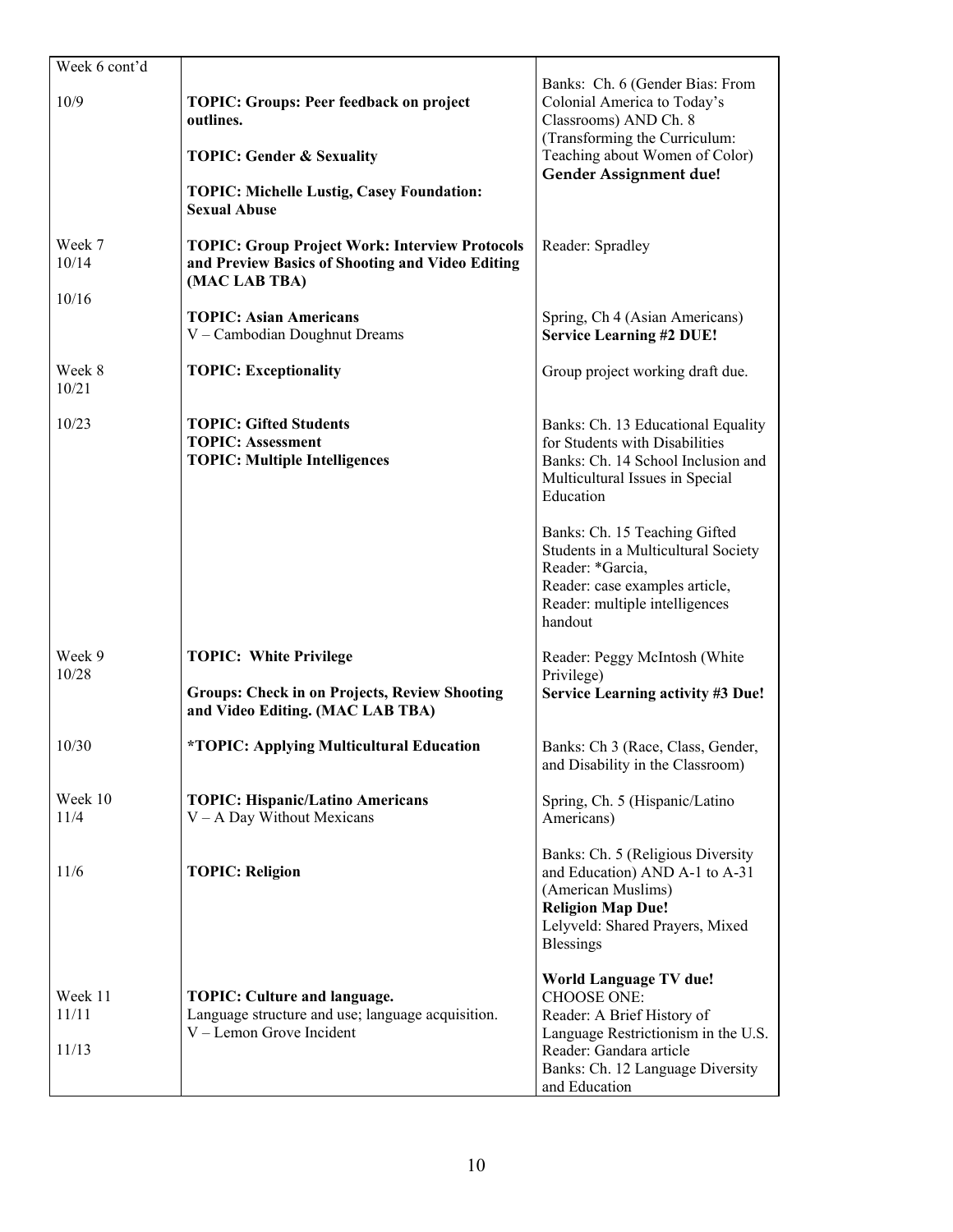| <b>DATE</b>      | <b>TOPIC</b>                                                                                                                      | <b>ASSIGNMENT</b>                                                                                                                                                 |
|------------------|-----------------------------------------------------------------------------------------------------------------------------------|-------------------------------------------------------------------------------------------------------------------------------------------------------------------|
|                  |                                                                                                                                   |                                                                                                                                                                   |
| Week 12<br>11/18 | <b>TOPIC: The Bilingual Education "Debate"</b><br><b>Model of Teaching: Jurisprudential Inquiry</b>                               | Krashen: Entire slim volume.                                                                                                                                      |
| 11/20            | TOPIC: Groups: Check in on projects.<br>Peer edit papers? Feedback on videos.<br>(MAC LAB TBA)                                    | <b>Research Project / Ethnographic</b><br><b>Interview DRAFT DUE NEXT</b><br><b>SESSION!</b><br><b>Service Learning activity #4</b><br>DUE!                       |
| Week 13<br>11/25 | <b>TOPIC: Identity models</b><br>Model of Teaching: Advance Organizers<br><b>TOPIC: Multiracial Identities</b>                    | Lelyveld: Best of Friends, Worlds<br>Apart<br>Lelyveld: Growing Up, Growing<br>Apart<br>Reader: Appendix: 4 identity<br>models<br>Lelyveld: Getting Under My Skin |
| (11/27)          | (Thanksgiving holiday)                                                                                                            | <b>Research Project / Ethnographic</b><br><b>Interview DRAFT DUE !!!</b>                                                                                          |
| Week 14<br>12/2  | TOPIC: Public Policy and the Intersection of Race,<br>Ethnicity, and Class. Issues in curriculum<br>development and social policy | Spring: Ch. 6 Civil Rights to Now<br>Reader: Futrell/Minority teachers                                                                                            |
| 12/4             | <b>TOPIC: Connections and Partnerships with</b><br><b>Families and Communities</b>                                                | Banks: Ch. 17 Families and<br>Teachers                                                                                                                            |
| Week 15<br>12/9  | <b>TOPIC 1: Group presentations</b><br>Group presentations $\&$ connections to course.                                            | <b>Research Paper / Visual Project</b><br>& Presentation FINAL<br><b>VERSION DUE!</b>                                                                             |
| 12/11            | TOPIC 2: Closure & Wrap up<br>What have we learned? Where do we go from here?                                                     | <b>Final DUE: Reflection on</b><br>Personal History Narrative &<br><b>Outcome Assessment</b>                                                                      |
|                  |                                                                                                                                   |                                                                                                                                                                   |
|                  |                                                                                                                                   |                                                                                                                                                                   |
|                  |                                                                                                                                   |                                                                                                                                                                   |
|                  |                                                                                                                                   |                                                                                                                                                                   |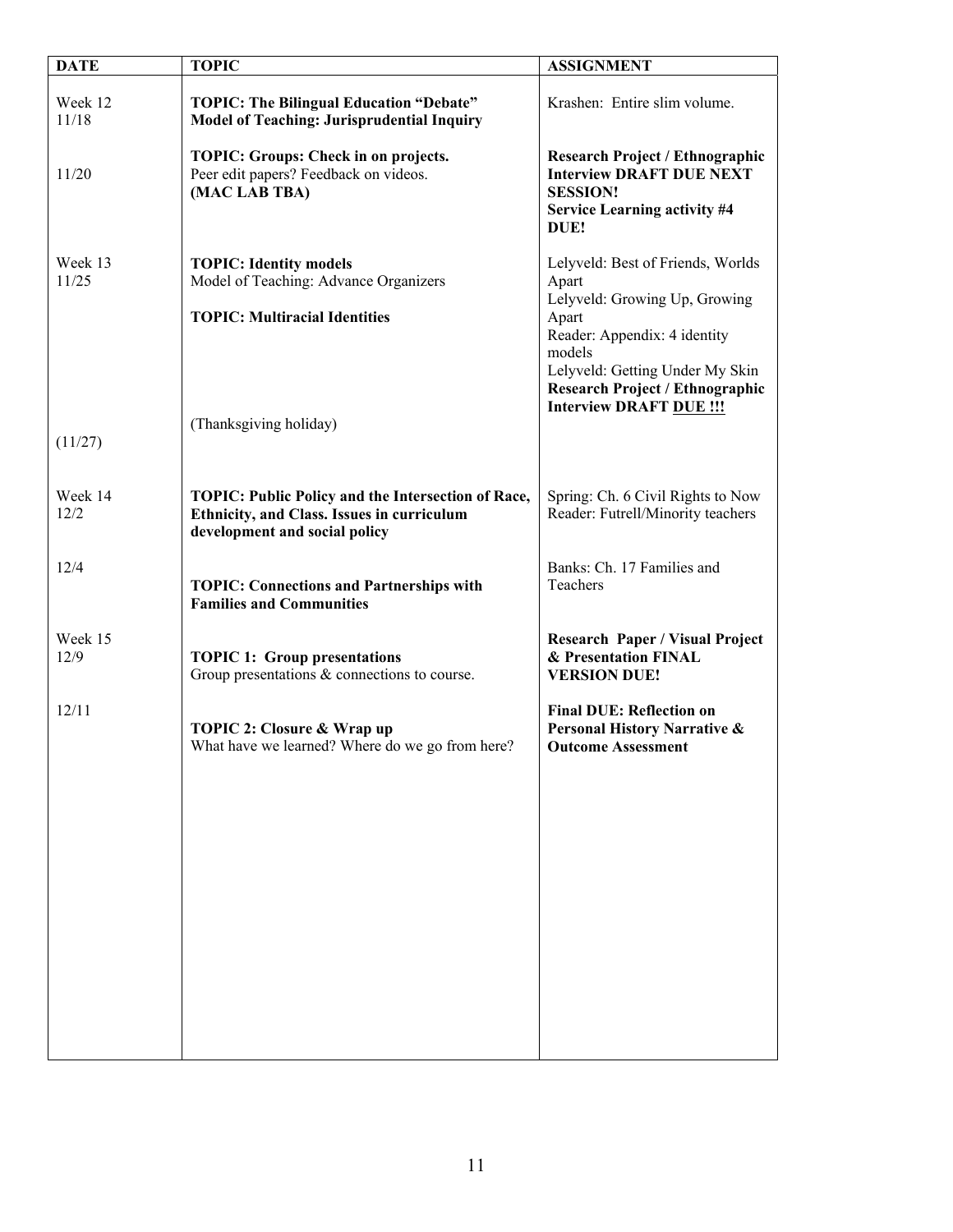**CROSSCULTURAL, LANGUAGE, AND ACADEMIC DEVELOPMENT (CLAD) COMPETENCIES.**

**As of 2002, the CLAD competencies are collectively referred to as an authorization to teach English Learners.**

| <b>PART 1: LANGUAGE STRUCTURE</b>                                        | PART 2: METHODOLOGY                       | PART 3:                                 |
|--------------------------------------------------------------------------|-------------------------------------------|-----------------------------------------|
| <b>AND</b>                                                               | OF BILINGUAL, ENGLISH                     | <b>CULTURE</b>                          |
| FIRST- AND SECOND-LANGUAGE                                               | <b>LANGUAGE DEVELOPMENT,</b>              | <b>AND</b>                              |
| <b>DEVELOPMENT</b>                                                       | <b>AND</b>                                | <b>CULTURAL</b>                         |
|                                                                          | <b>CONTENT INSTRUCTION</b>                |                                         |
|                                                                          |                                           | <b>DIVERSITY</b>                        |
| I. Language Structure and Use:                                           | I. Theories and Methods of                | bf I.<br><b>Culture</b>                 |
| <b>Universals and Differences</b>                                        | <b>Bilingual Education</b>                |                                         |
| (including the structure of English)                                     |                                           |                                         |
| A. The sound systems of language                                         | A. Foundations                            | A. Definitions of culture               |
|                                                                          |                                           |                                         |
| (phonology)                                                              |                                           |                                         |
| <b>B.</b> Word formation (morphology)                                    | B. Organizational models: What            | <b>B.</b> Perceptions of culture        |
|                                                                          | works for whom?                           |                                         |
| C. Syntax                                                                | C. Instructional strategies               | C. Intragroup differences (e.g.,        |
|                                                                          |                                           | ethnicity, race, generations, and       |
|                                                                          |                                           | micro-cultures)                         |
|                                                                          |                                           |                                         |
| <b>D.</b> Word meaning (semantics)                                       | II. Theories and Methods for              | D. Physical geography and its           |
|                                                                          | <b>Instruction In and Through English</b> | effects on culture                      |
|                                                                          | A. Teacher delivery for both              |                                         |
| E. Language in context                                                   | English language development              | E. Cultural congruence                  |
|                                                                          | and content instruction                   |                                         |
|                                                                          |                                           |                                         |
| F. Written discourse                                                     | B. Approaches with a focus on             | II. Manifestations of Culture:          |
|                                                                          | English language development              | <b>Learning About Students</b>          |
| G. Oral discourse                                                        | C. Approaches with a focus on             | A. What teachers should learn about     |
|                                                                          |                                           |                                         |
|                                                                          | content area instruction                  |                                         |
|                                                                          |                                           | their students                          |
|                                                                          | (specially designed academic              |                                         |
|                                                                          | instruction delivered in English)         |                                         |
| H. Nonverbal communication                                               | D. Working with paraprofessionals         | <b>B.How teachers can learn about</b>   |
|                                                                          |                                           | their students                          |
| II. Theories and Factors in First- and                                   |                                           | C. How teachers can use what they       |
|                                                                          | III. Language and Content Area            | learn about their students              |
| Second-Language Development                                              | <b>Assessment</b>                         |                                         |
|                                                                          |                                           | (culturally responsive pedagogy)        |
| A. Historical and current theories and                                   |                                           |                                         |
| models of language analysis that have                                    | A. Purpose                                | þη                                      |
| implications for second-language                                         |                                           |                                         |
| development and pedagogy                                                 |                                           |                                         |
|                                                                          |                                           |                                         |
| <b>B. Psychological factors affecting</b>                                | <b>B.</b> Methods                         | A. Concepts of cultural contact         |
| first- and second-language                                               |                                           |                                         |
| development                                                              |                                           |                                         |
| C. Socio-cultural factors affecting                                      | C. State mandates                         | <b>B.</b> Stages of individual cultural |
| first- and second-language                                               |                                           | contact                                 |
| development                                                              |                                           |                                         |
| D. Pedagogical factors affecting first-                                  | D. Limitations of assessment              | C. The dynamics of prejudice            |
|                                                                          |                                           |                                         |
| and second-language development                                          |                                           |                                         |
| E. Political factors affecting first- and<br>second-language development | E. Technical concepts                     | D. Strategies for conflict resolution   |

**EDUC 364** stresses competencies in Part 1, II B, C, D; Part 2, II A, C, and Part 3 in its entirety.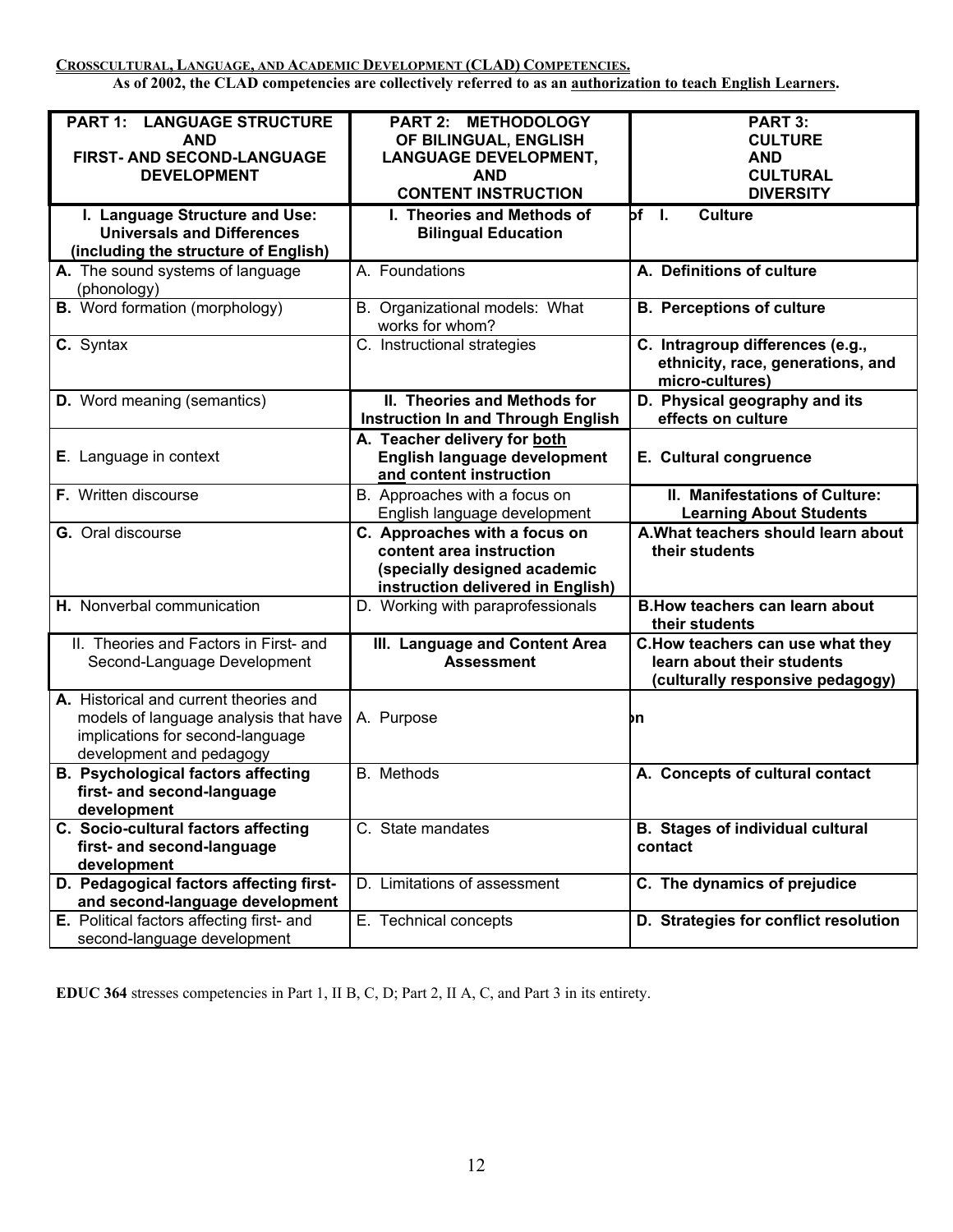#### **Group Project Reflection & Evaluation\* EDUC 364**

| Date |
|------|
|      |
|      |
|      |
|      |
|      |

- **1. Did each group member have a significant role in the project?**
- **2. Did the main tasks (according to the project timeline) get accomplished? What problems, if any, did you encounter?**

**3. Was the research paper / video effective (see outline of paper components in syllabus)?** 

- **4. Did the panel presentation demonstrate effective multimodal and interactive strategies? Did it cover the main points necessary to inform the audience about your topic?** 
	- **5. Other comments about the group process you would like to add:**

**\*Note: Each group member must turn in an individual or joint reflection form.**